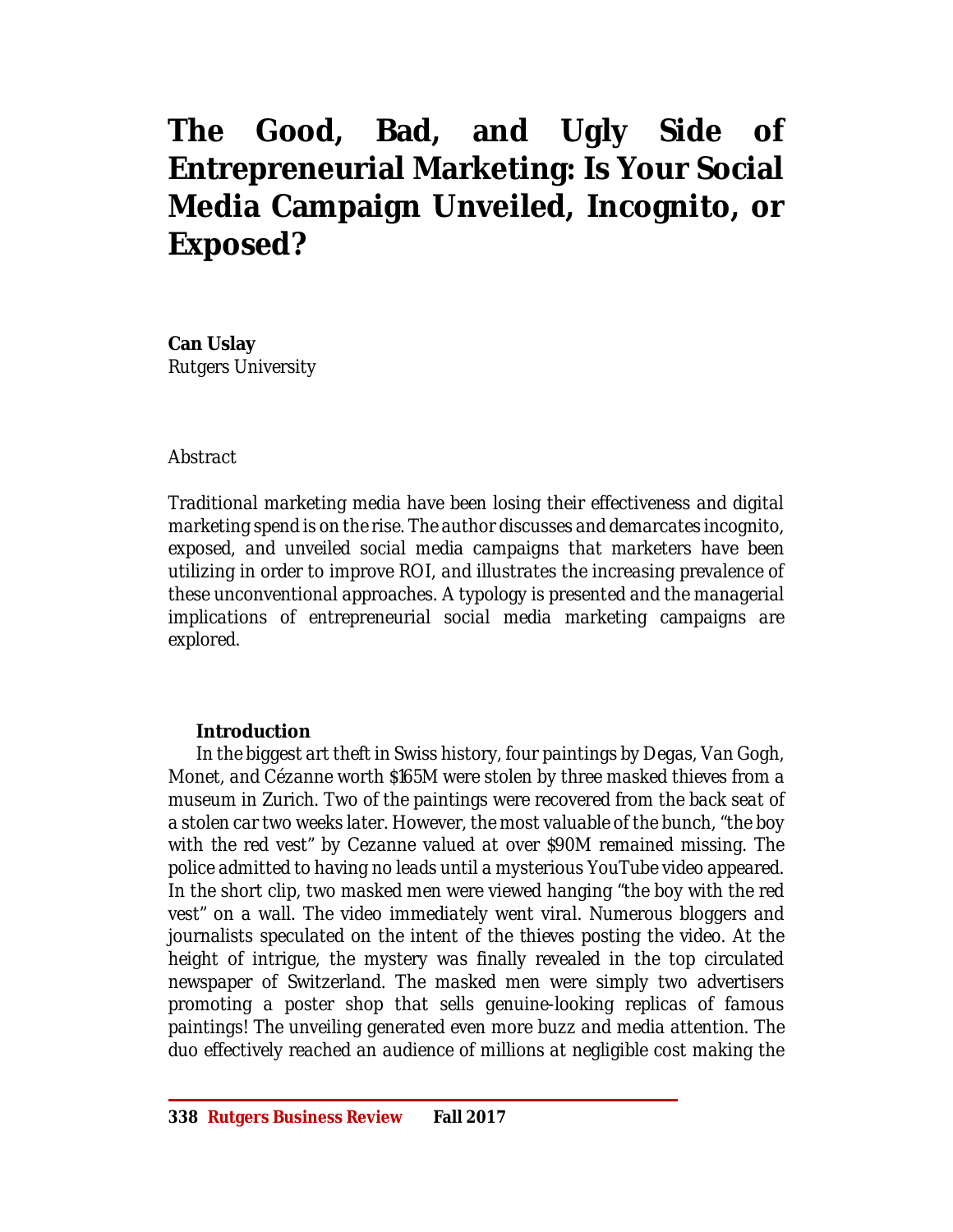*poster shop the most recognized store in its category. The campaign was recognized with multiple awards.<sup>1</sup>* 

Marketing can be covert as well as overt. There is an abundance of literature on overt marketing with a relatively recent focus on calculating ROI, even at the activity-specific level. The problem is that these analyses increasingly show that the effectiveness of both overt marketing and traditional media has been steadily decreasing. $2,3,4$  An adult in the US receives about 41 pounds of junk mail (560 pieces) annually, 44 percent of which goes to the landfill unopened.<sup>5</sup> Some 78 percent of the 210 billion emails sent daily is considered spam.<sup>6</sup> Experiencing the promotional equivalent of bombardment, consumers seek refuge, tune out, or even worse they become resentful of marketers and their messages. Facing diminishing returns, P&G has been looking to cut one billion dollars out of its traditional marketing budget.<sup>7</sup>

In stark contrast, covert marketing (CM) especially when combined with social media promises tremendous returns but there is a dearth of literature on it. An increasing portion of marketing budgets is being steered to this presumably more effective type of marketing but there is no general definition nor accepted guidelines for it. The *American Marketing Association* has yet to provide a definition for covert marketing, masked marketing, or stealth marketing, which are often interchangeably used, in its online dictionary of marketing. By its very nature, one may not even recognize CM when one sees it.

Despite its exploding influence in marketing practice, we are still unclear as to what qualifies as CM, its effective boundaries, nor do we understand its impact and potential side effects as a marketing activity. This is one area where the scholarly thinking is sorely lagging behind practicum. Is CM the future of social media marketing? Or is it nothing but deceptive practices that give consumers anxiety and marketers a bad name? Is it virtue for marketing or vice? In this article, I provide a definition for CM, present a typology to distinguish among its three forms, and make the case that it is an effective and much more prevalent social media marketing phenomenon than commonly thought.

# **Definition and Types of Covert Marketing**

Outcomes of covert marketing tend to vary from wildly successful to consumer outrage, (not to be confused with deceptive marketing whose outcomes tend to range from mildly annoying to highly criminal). Most scholars seem to agree that *covert marketing is a disguised promotional activity that is not immediately recognized as commercial*. 8 The fact that the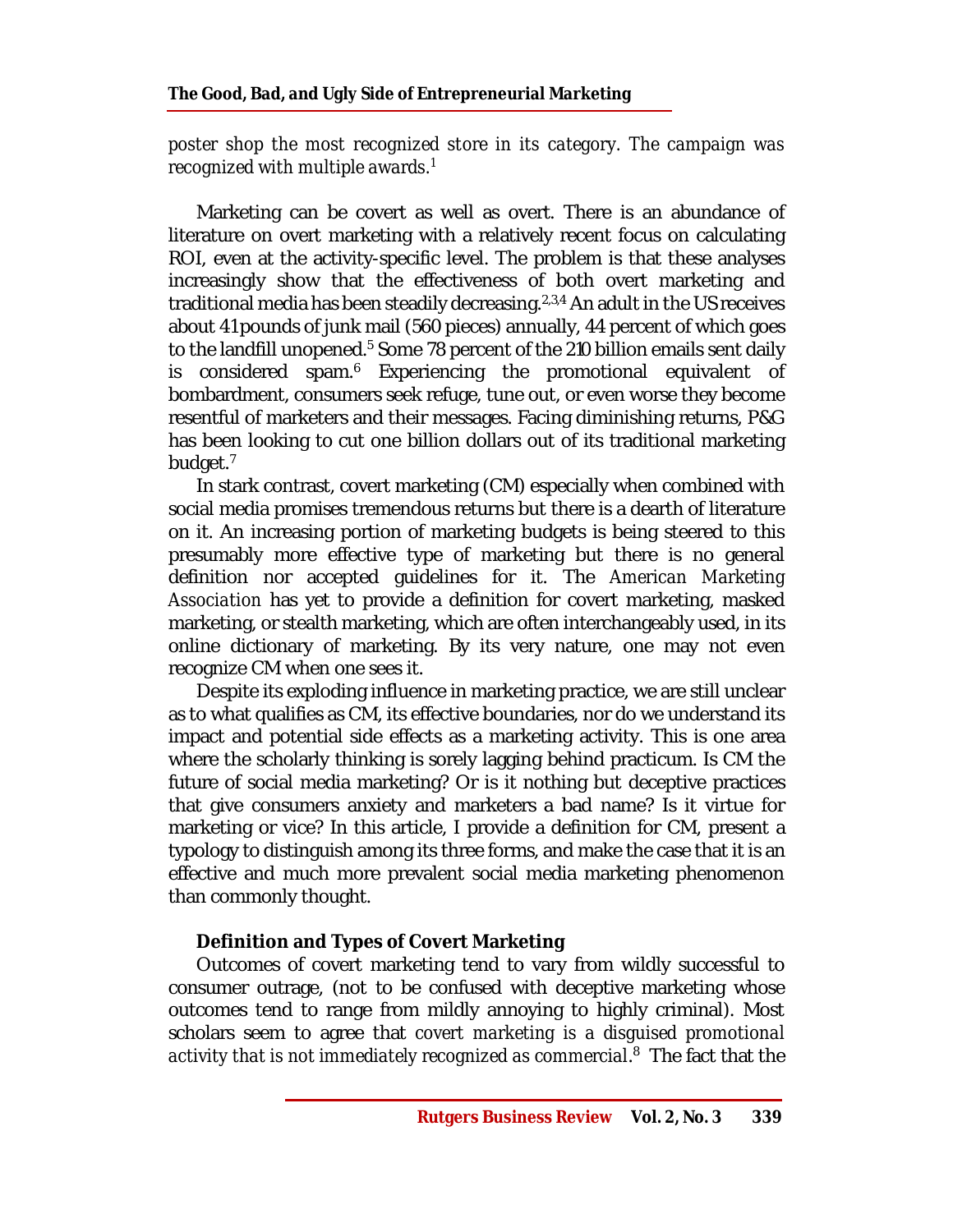activity is not recognized as commercial makes it more interesting, trustworthy, actionable, and helps it break through traditional marketing clutter. Hence, as a form of entrepreneurial marketing, covert marketing can be very effective yet cost-efficient.<sup>9</sup>

CM is different from traditional marketing in the sense that marketers delay revealing (and sometimes intentionally not disclose or keep vague) the commercial nature of the activity to influence the attention, awareness, attitude, intention, purchase decision, or loyalty of the consumers. Such influence can be subtle (brand image improvement) as well as imply significant changes to the perceived value proposition. CM's success and very existence relies on the recipients' (initial) awareness of the commercial activity, or lack thereof. Next, I discuss three different categories of CM and provide examples.

## *The Bad: Incognito Marketing*

Consumers are skeptical of commercial messages. In contrast, CM campaigns where the promotional activity is never identified (incognito marketing) can be very effective, yet they are ethically and legally in question. For example, consumers have come to expect product placements in movies, reality TV shows or even computer games but they may not suspect that McDonalds pays hip-hop artists "\$5 a play for any song that uses the word Big Mac" when they hear these songs.<sup>10</sup> What if a branch of the government engaged in incognito antidrug marketing in sitcoms and dramas? We face the age-old ethical dilemma: would intentions then justify the means? "The government reviewed scripts in about fifty cases and placed promotional messages in more than one hundred episodes of popular shows like *ER* and *The Practice*—a sacrifice of editorial control worth about \$21 million to the networks."<sup>11</sup>

Incognito marketing (also referred to as astroturfing) may go entirely undetected even by alert consumers. For example, one New York advertising agency paid the doormen of upscale Manhattan apartments to feature boxes from a retailer (with visible logos) in the lobbies to trick the residents/visitors into thinking that residents make big price tag purchases from that retailer on an ongoing basis, and another agency in San Francisco paid valet attendants of popular clubs and restaurants to feature Volvo cars prominently at the entrance to enhance the perceived image of the brand.<sup>12</sup> Incognito marketing efforts have been around since marketers bid on their own items during open English auctions or hired fake patrons to applaud and cheer "bravo!" at the end of Italian operas but have progressively taken to social media recently (see exposed marketing).<sup>13,14</sup> Even at Yelp.com, which is considered among the most aggressive of the social media platforms in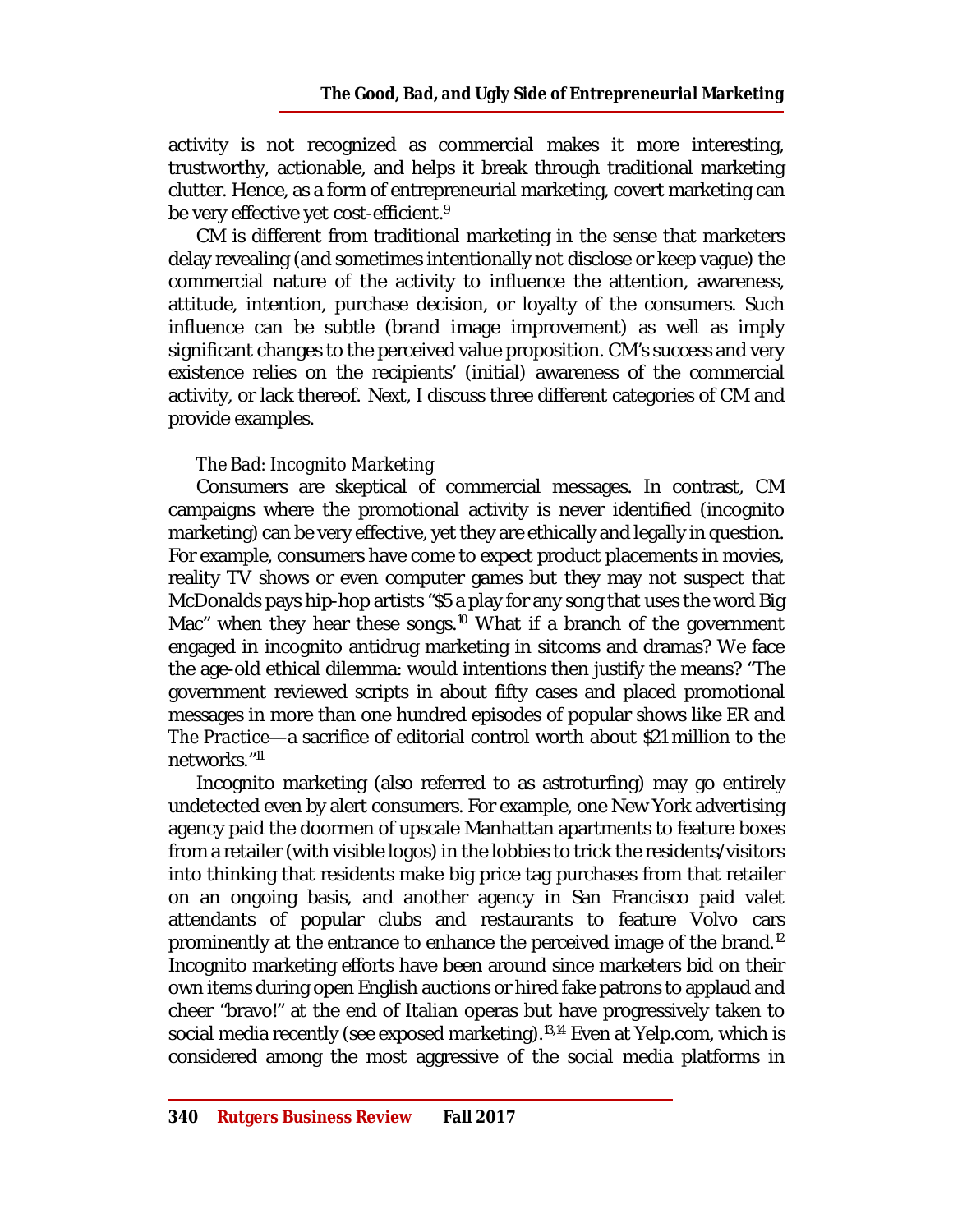dealing with fake reviews, 16% of the reviews have been estimated to be fake using Yelp's proprietary algorithmic indicator.<sup>15</sup> Of course, there is no reason to believe that this 16% is overstated or uniformly distributed. They can easily make the majority of reviews of a particular restaurant faking its own reviews. Meanwhile, it has been estimated that a star increase in Yelp reviews can boost sales by as much as nine percent.<sup>16</sup>

It is easier than ever for a celebrity to name-drop a favorite (sponsored) brand and reach millions of followers through Twitter. How can we be sure that the satirical YouTube user video or blog reviewing the latest gadget was indeed not sponsored by a chief competitor? Online reviews, genuine or not, can be tremendously influential either way. One such video (69M views and counting) suggested that Apple's new iPhones bend easily and arguably led to a 4.7% drop in the stock of the most valuable company in the world.<sup>17</sup> Although not meant to promote the stock by any means, a negative tweet by Trump about Nordstrom was linked to its stock soaring by 7%!<sup>18</sup>

Even more worrisome is when public relations or government agencies use social media astroturfing to shape public opinion domestically as well as internationally, giving new meaning to the term covert operation, and further broadening the domain of incognito marketing.<sup>19,20,21</sup>

## *The Ugly: Exposed marketing*

No matter how effective, engaging in incognito marketing is akin to playing with fire. If CM cover is blown and exposed unintentionally then the marketers not only face ethical/legal ramifications but also significant consumer backlash. IBM had to pay six-digit fines when it paid to spray-paint hearts, peace signs and penguins on the sidewalks in Boston, Chicago, New York, and San Francisco to promote the Linux Operating system. What was incognito advertising to IBM was apparently unlawful graffiti to officials. Sony had to fire two executives, and its reputation in the movie industry was tarnished after it was discovered that it used fictitious movie critics to praise its own new releases.<sup>22</sup> Samsung has been found guilty in Taiwan for hiring students to praise its own products and bash those of HTC and other competitors online.23,24

When the New York's Attorney General set up a fake business, they were able to determine that "search engine optimization (SEO) firms routinely offered fake reviews as part of their services" and fined 19 firms (including dentists, lawyers, and an ultra-sound clinic who were clients).<sup>25</sup> Yet, an army of buzz makers for hire spread comments/reviews on social media and continue to influence consumers on a daily basis, globally. $26,27$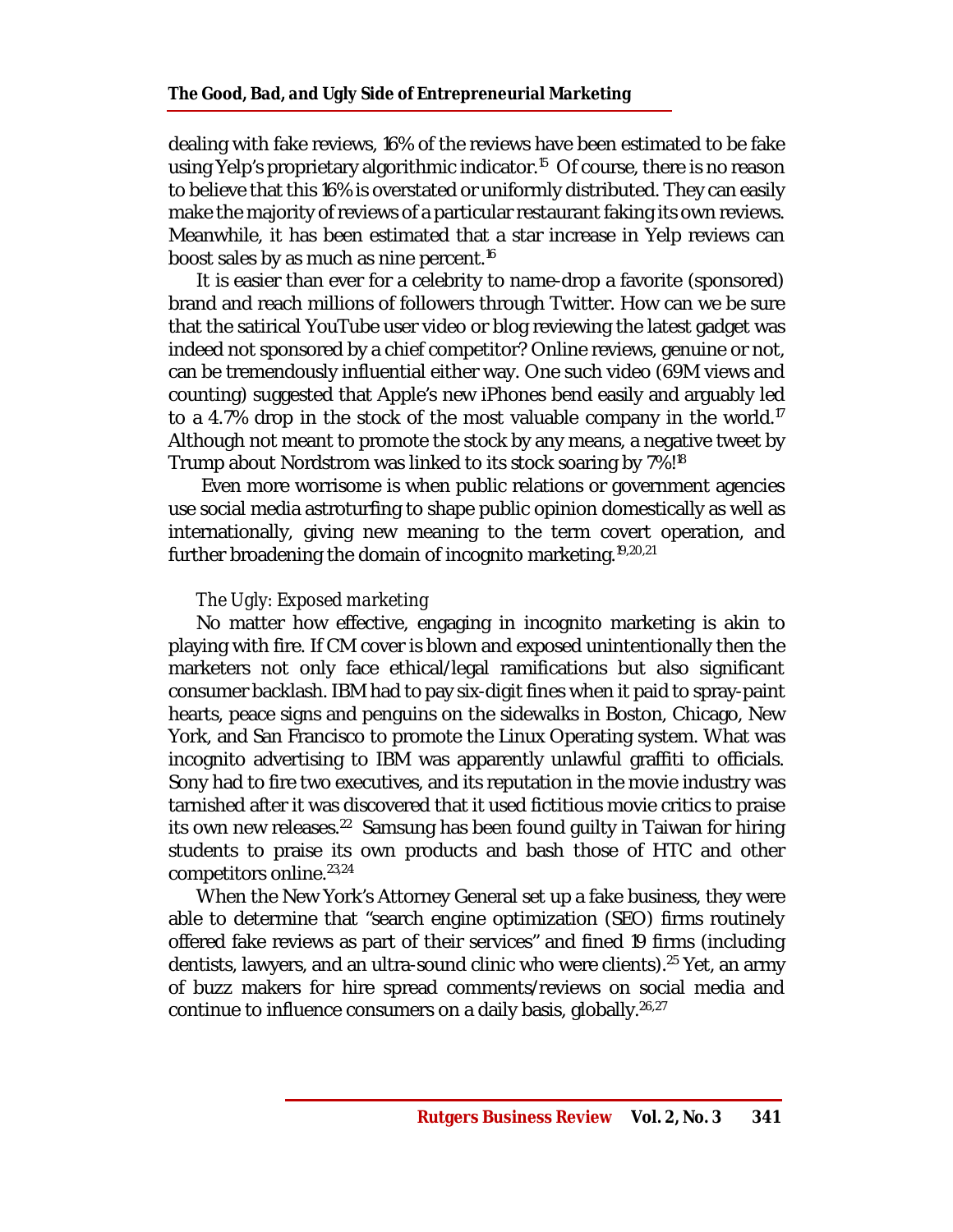## *The Good: Unveiled marketing*

There has to be a better way to harness the power of CM and there is. In fact, the cases of entrepreneurial marketing where the marketing activity is unveiled as a surprise after garnering and sustaining attention are particularly effective, appreciated and at times celebrated by the audience. For example, in "the boy with the red vest" opening example, the social media CM campaign was revealed with good timing, and helped the poster shop (as well as their advertisers) realize very favorable outcomes. And these campaigns are exponentially more impactful if they are designed to be amplified by social and even traditional media. Consider the following campaign:

*Over a thousand Italian soccer fans were duped into attending a fake poetry and classical music event by their girlfriends, bosses, and professors, sacrificing viewing the broadcast of the Champions League game between AC Milan and Spanish powerhouse Real Madrid. The auditorium was full the night of the game and the event kicked off on time. However, after 15 minutes of gloomy music, the tune eased into the Champions League anthem in a surprising twist, and the slide show (in Italian) came to climax with "how could you even have thought of missing the big match?... Let's enjoy the match together." Applause roared in the auditorium as the game broadcast was projected on the big screen, of course sponsored by Heineken! Unbeknownst to the victims, the prank was also broadcast on TV for other fans' amusement. Over 1.5M reportedly saw them live, another 10M viewers learned about the Heineken campaign the next day, and the web site of the event alone had over 5 million unique visitors during the next two weeks, not to mention additional positive WOM effect through blogs, forums, and social media. Despite the scale and coordination the effort required, this unveiled marketing campaign was very cost effective for Heineken.*<sup>28</sup>

Now that I have hopefully established that unveiled marketing is the proper form of covert entrepreneurial marketing, I would like to qualify it further by discussing three relevant issues:

*1. When should covert marketing be unveiled?* Reveal the campaign too soon and the attention and impact will fizzle. Reveal it too late and you may find yourself in trouble:

*Cartoon Network of Turner Broadcasting System came under scrutiny in Boston because of the "battery powered cartoon advertising signs" that it had covertly installed in heavy traffic areas as part of its ten city campaign. When Boston residents and police mistook the signs for bombs, bridges, the subway, and boat traffic on the Charles River was shut down, bomb squads were dispatched, and the city came to a halt. Congressman Markey characterized it as an "appalling publicity stunt" and "marketing run amok," and joined the*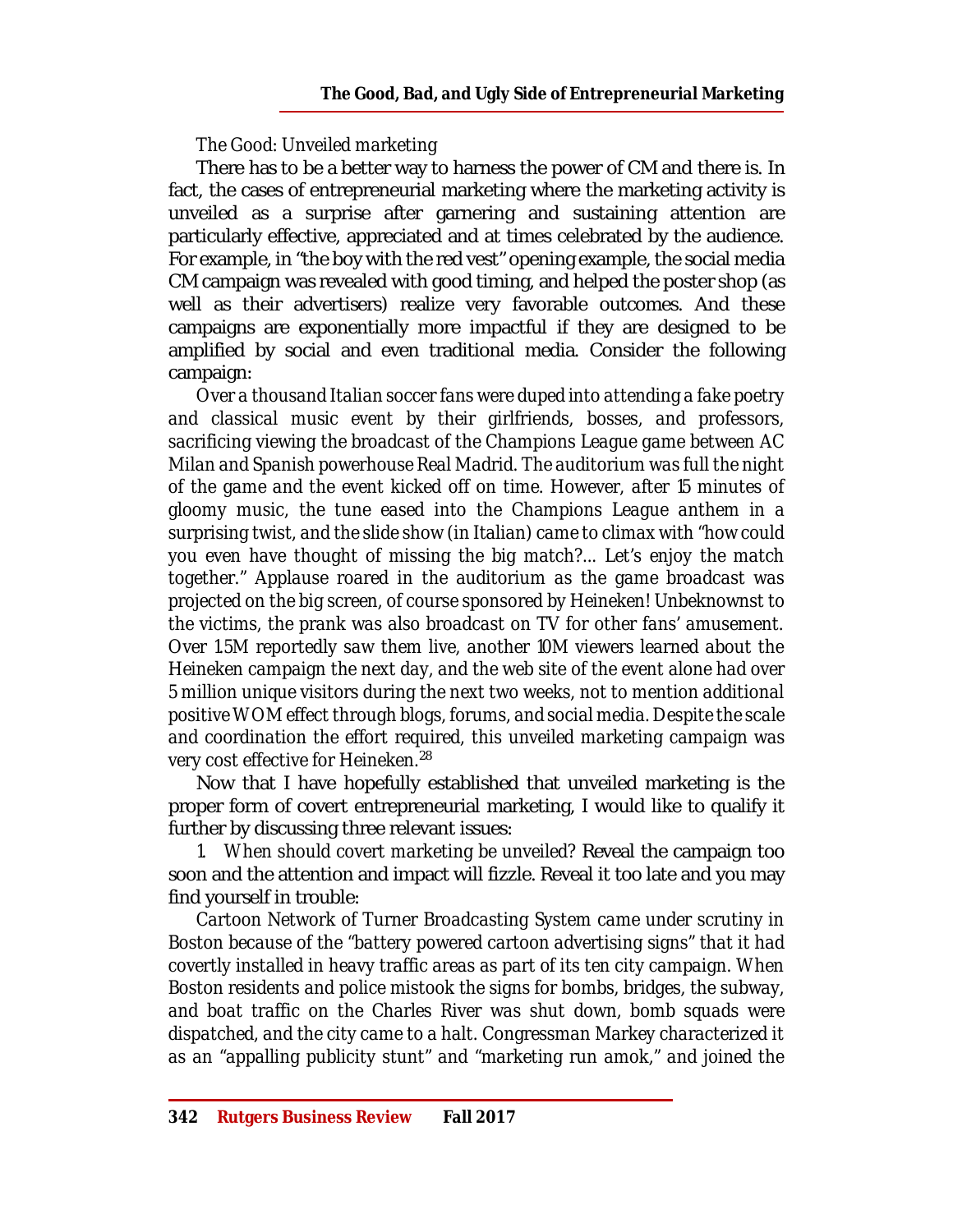*Massachusetts Attorney General, and the Mayor of Boston in publicly criticizing the network for not revealing the nature and location of the signs earlier to prevent a crisis. The network apologized for the blunder, however the damage was done: two people responsible for the Boston "hoax device" installations were arrested, the network was fined \$2 million, and general manager and executive vice president of the network resigned. Fortunately for Turner, the signs caused an epidemic in only Boston and in none of the other ten major cities subject to the campaign.<sup>29</sup>*

It is also not hard to imagine that even the award-winning advertisers of "the boy with the red vest" could have gotten in trouble if they had held on to their secret too long. The challenge is when is too soon and when is too late? I recommend focus groups, private screenings, and other forms experimentation to pre-test unveiled marketing campaigns. Studying and anticipating consumer response in order to determine the optimal timing for unveiling the marketing activity should become the hallmark of a successful covert marketing campaign.

*2. What is the choice of media for the unveiling?* Do we trick and unveil within the same platform? Or should we unveil in a different platform to amplify the impact? A classic of this variant is to use hidden cameras to record unsuspecting victims and then post their reactions on social media e.g., Jeff Gordon's acrobatic test drive at a dealership (Pepsi, over 43M views and counting), display of telekinetic powers at a coffeehouse (Carrie the movie, over 67M views and counting). Traditional media usually picks up on the best (and worst) of social media but one can also design a social media CM campaign so that it becomes even more effective due to traditional media coverage.

*3. Is the product/brand integrated to the storyline?* The message gets more powerful if the campaign demonstrates specific product/service features. For example, LG made one of its large screen 4K televisions to look like the window of an interview room. The resulting YouTube video shows multiple interviewees' reactions to an asteroid suddenly crashing on the city and causing Armageddon on the screen (over 20M views and counting; a variant with an elevator floor seemingly falling apart has over 37M views and counting). $30$  Similarly, the "boy with the red vest" campaign video demonstrated product features (genuine looking posters) and the brand was revealed later.

In still other cases, the product integration can be entirely missing but instead it is unveiled that the focal brand is simply sponsoring something that is exciting or enticing and worth sharing over social media. For example, in order to celebrate its 130<sup>th</sup> anniversary, Banco Sabadell sponsored a full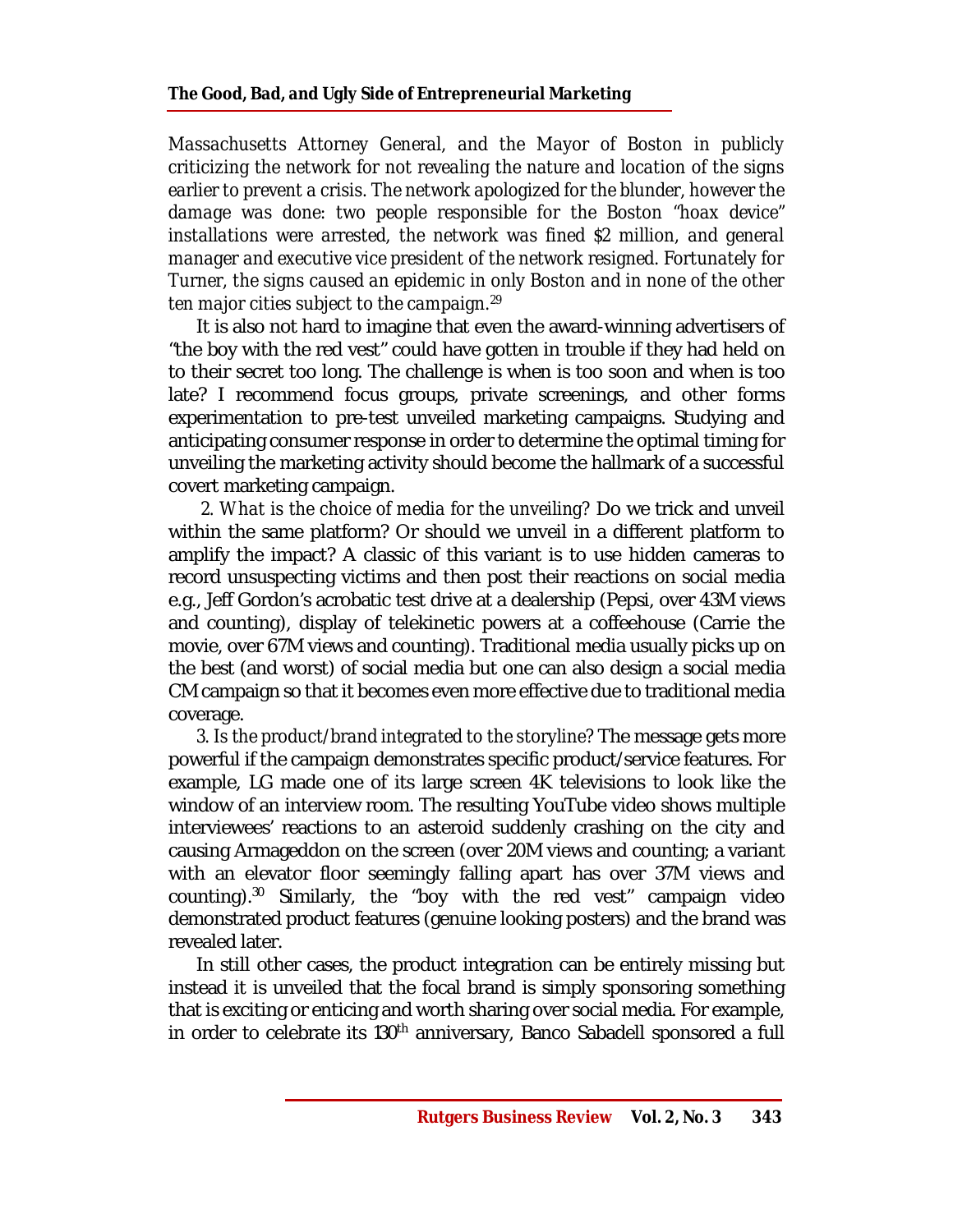orchestra to play what first appeared to be an impromptu concert in Plaza Sant Roc, Barcelona (over 74M views and counting).<sup>31</sup>

It has been suggested that campaigns that cleverly utilize social media even the playing field between the start-ups with miniscule budgets and large corporations.<sup>32</sup> Unveiled marketing, sophisticated or simple alike, engages and amuses consumers. These campaigns are increasingly effective because their WOM effect is exponentially amplified over social media and can reach millions of others in relevant social networks within days, even hours. In effect, the campaign is simultaneously co-created, appraised, and spread by consumers.

Good, bad, and ugly pathways for covert entrepreneurial marketing are illustrated in Figure 1. *The Bad:* CM that is never revealed remains *incognito marketing*. Here marketers influence consumer behavior with little or no immediate negative consequences and can also generate ROI that is significantly higher than that from traditional marketing. *The Ugly:* However, if they are caught in the act or discovered later (*exposed covert marketing*), they can face litigation as well as significant consumer backlash that threatens accumulated return.33,34,35 *The Good:* Finally, CM whose commercial nature is intentionally deferred to reveal later is *unveiled marketing* which tends to be effective and appreciated by most consumers. Unveiled marketing can quickly go viral and generate even higher returns upon the unveiling due to its surprise and novelty element.



**Figure 1**. Alternative Pathways for Marketing ROI

#### **Dark Side of Covert Marketing**

The thought process of the social media astroturfers probably does *not* go like this: C-suite pressure to perform is mounting, traditional marketing media is not working any more, unveiled marketing requires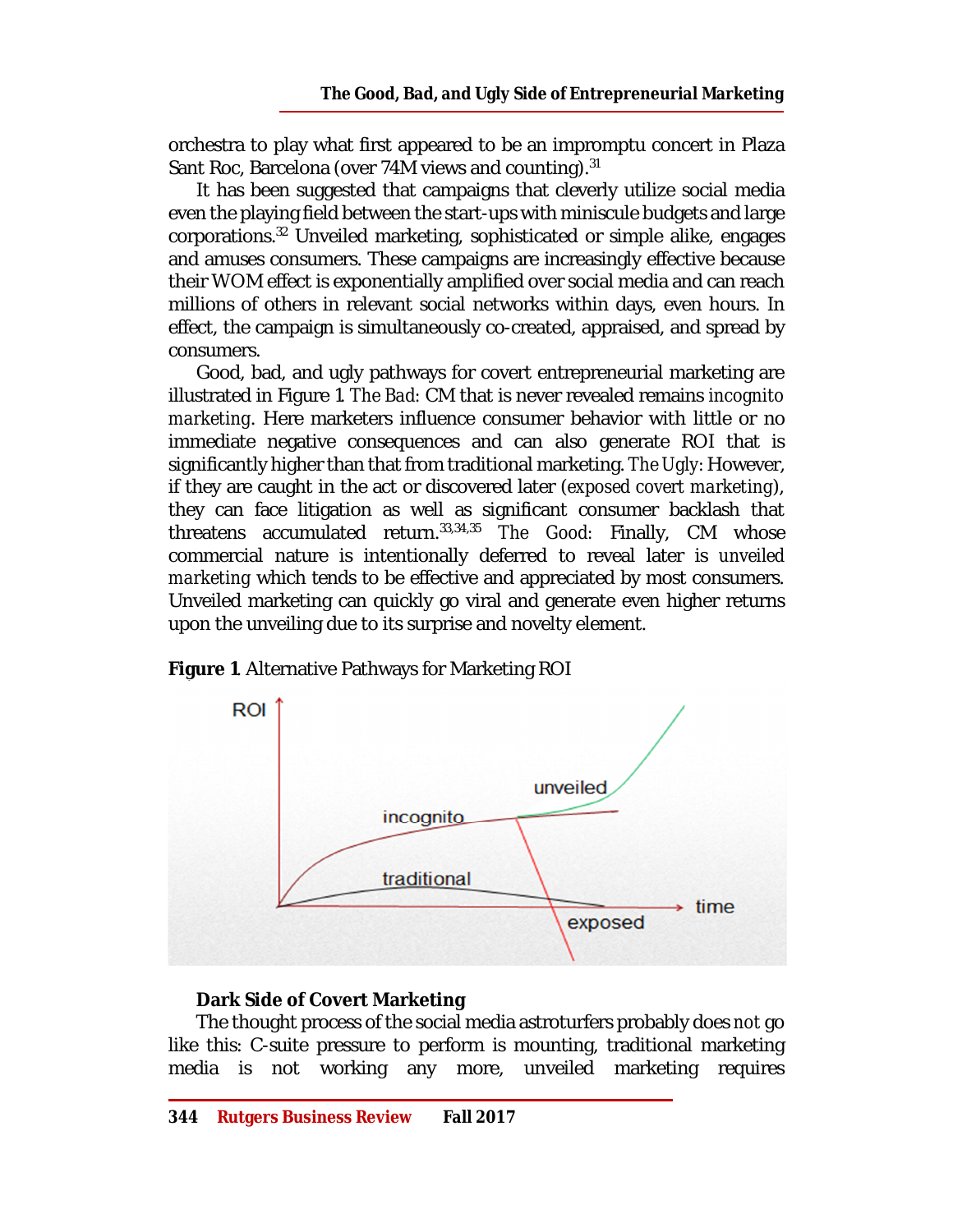experimentation and creativity so results are not guaranteed, thus let me bet my company and career on a social media incognito marketing play. However, the unfortunate trend is that many small and hungry agencies are not averse to taking ethical or even legal risks and increasingly lure clients into the dark side of entrepreneurial marketing. These third-party agents (pun intended) push the envelope further and they oversell the benefits and undersell the risks of incognito marketing. In still other cases, these agencies promise results without fully disclosing the incognito nature of some of their social media activities. They buy followers by the ten thousands, generate fake reviews of praise, disguise sponsored messages as word-of-mouth, and they even badmouth competitors.<sup>36,37,38,39</sup> FTC resources are too limited to monitor incognito marketing activity by these nimble agents. On the other hand, hiring these independent agents does not relieve the accomplice firms of the ethical and legal ramifications. Incognito marketing campaigns may work well but every one of them is a time bomb waiting to explode and expose their covert sponsors (cached traces of online campaigns can endure and haunt). Even worse, covert marketing when unintentionally exposed almost always hurts the image of marketing so the collective collateral damage is permanent. In summary, incognito marketers (on social media or elsewhere) are doing disservice to the profession of marketing.

## **Conclusion**

I have attempted to demonstrate that CM is a commonly used entrepreneurial marketing technique and provided a definition and typology for it. Targeted CM campaigns can be conducted very cost-efficiently especially on social media. More research is needed to understand how prevalent incognito marketing is, in developed as well as developing economies where legal remedies may be lacking further. Acts of marketing where a reasonable consumer is not aware that marketing is taking place should be self-censored by the marketing profession as opposed to being praised as clever gimmicks. Many cases of CM remain legal but not necessarily ethical.<sup>40,41</sup> In the case of deceptive marketing, most consumers eventually realize that they were "duped."<sup>42,43,44</sup> CM's novelty mainly exists due to a lack of awareness by those exposed to it, consumers may never realize it, thus cannot ever complain to the FTC or consumer advocacy groups about it.

CM is arguably very effective and continues to generate positive outcomes for businesses. Furthermore, it is not only the marketer that is the beneficiary, consumers appreciate the novelty and unique experience provided by unveiled marketing as well.<sup>45</sup> It should be no surprise that consumers actually enjoy being catered to with creative marketing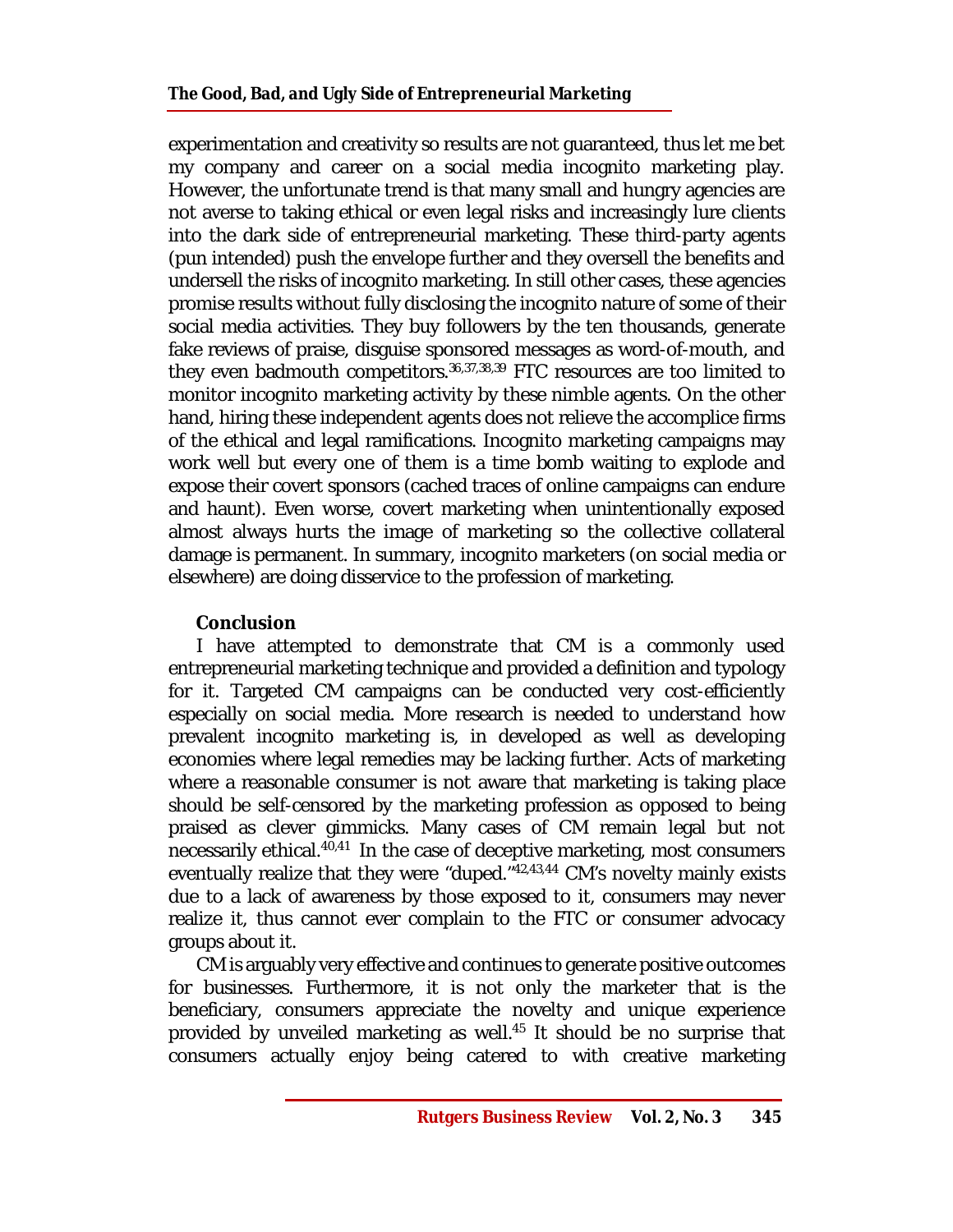campaigns. The next logical step should be through *unveiled* CM where *mindful* marketers realize that it is in their best self-interest not to engage in incognito campaigns.46,47

With the possible exception of the Internet, every media has its own censors and gate-keepers (i.e., standards of professionalism and associations). Social media marketers should voluntarily establish their own standard of conduct regarding CM rather than one of government's choosing and imposing. This option demands that all marketers large and small take a critical look in their own practices. At the very least, it would ensure prevailing in potential litigation. At most, it might not only help the bottomline but also enhance consumer welfare and sentiment towards marketing. Meanwhile, marketers will continue to perfect the use of social media to improve marketing ROI. After all, we are still in the gold rush phase of entrepreneurial social media marketing and there are many gems of campaigns to be uncovered.

#### **Author**

*Can Uslay is Associate Professor of Marketing and Affiliated Faculty of Supply Chain Management at Rutgers Business School, Newark and New Brunswick. Dr. Uslay's research interests lie broadly within marketing strategy and theory construction. He is a recipient of the Valerie Scudder Award for outstanding scholarly activity and the Chancellor's Award for Teaching Excellence. His research has been presented in over forty conferences and published in the leading academic journals such as the Journal of Marketing, Journal of the Academy of Marketing Science, Rutgers Business Review, European Business Review, International Journal of Technology Management, International Journal of Business Environment, International Journal of Quality & Reliability Management, Journal of Business-to-Business Marketing, Journal of Public Policy & Marketing, Journal of Research in Marketing & Entrepreneurship, Journal of Strategic Marketing, Marketing Education Review, and the Review of Marketing Research. He has (co)edited four and (co)authored two books, and over forty refereed articles/book chapters/ sections (eight in re-print). He currently serves as the Chair of the Entrepreneurial Marketing SIG of the American Marketing Association. His work experience prior to academia includes various organizations/functions such as internal consulting at a conglomerate, hotel administration, international marketing of consumer electronics, and assisting the State of Georgia for high-tech based economic development.*

*email: [can.uslay@business.rutgers.edu](mailto:can.uslay@business.rutgers.edu)*

#### **Endnotes**

- *1.* Award-winning Cézanne-Campaign. (2009, June 14). *YouTube*. Retrieved from [www.youtube.com/watch?v=PoV3ZMMFejY.](http://www.youtube.com/watch?v=PoV3ZMMFejY.)
- *2.* Sheth, J.N. & Sisodia, R. (2006). *Does Marketing Need Reform?*, New York, NY: Routledge.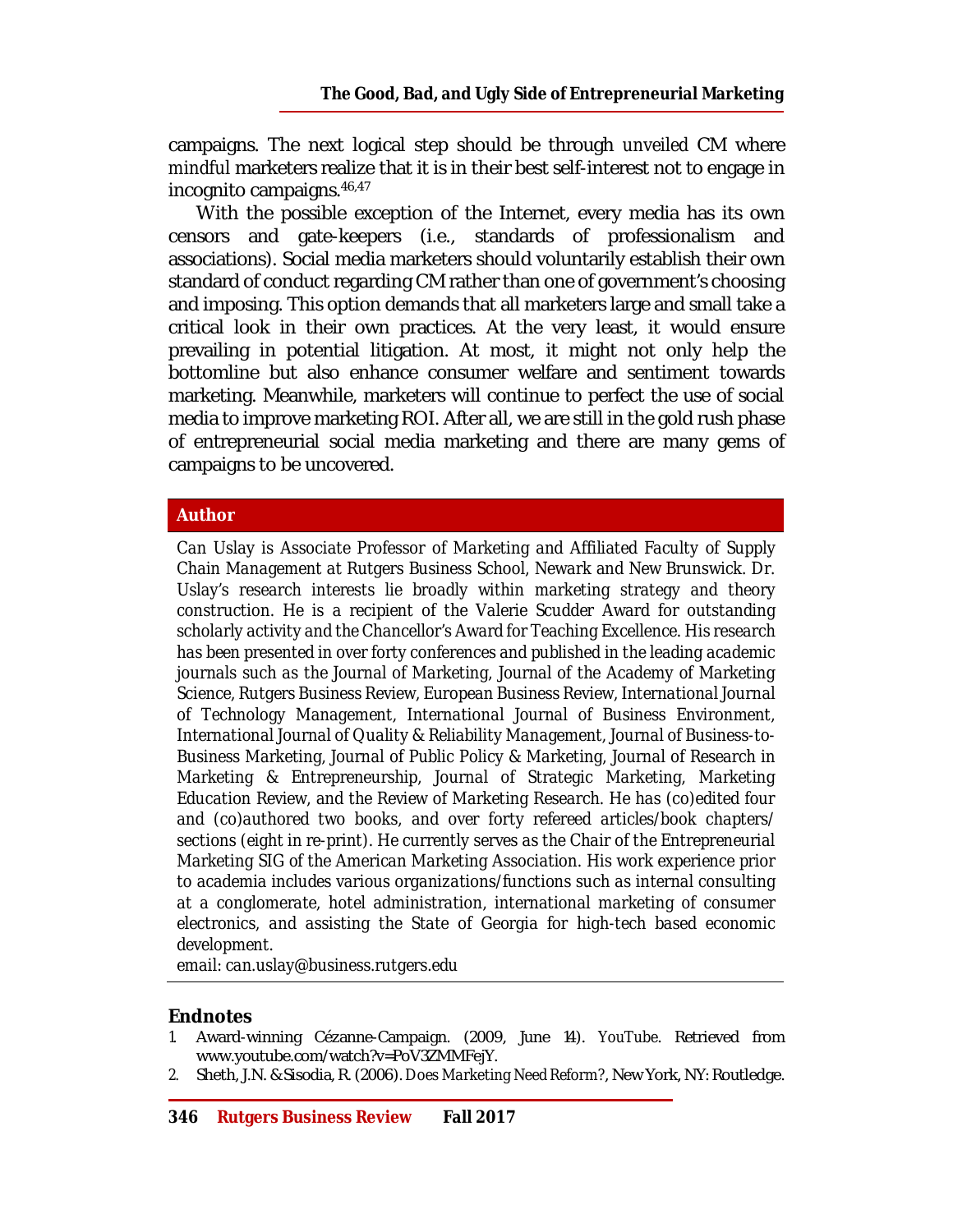- *3.* Karniouchina, E.V., Uslay, C. & Erenburg, G. (2011). Do Marketing Media Have Life Cycles? The Case of Product Placement in Movies, *Journal of Marketing*, *75*(3), 27-48.
- *4.* Karniouchina, E.V., Uslay, C. & Erenburg, G. (2016). The Case for Product Placement, *Rutgers Business Review*, *1*(1), 77-83.
- *5.* Junk Mail Impact (n.d.). *[www.41pounds.org](http://www.41pounds.org)*.
- *6.* Fletcher, D. (2009, November 2). A Brief History of Spam, *Time*.
- *7.* P&G to Cut Marketing Costs. (2012, November 19). *WARC*.
- *8.* Generally speaking, deceptive marketing is misleading about the content/message, and covert marketing conceals the commercial intent. I conceptualize covert marketing to be different from covert marketing research where information is collected through intrusion of privacy which then can be analyzed and utilized to supplement covert or traditional marketing. Also see: Milne, G.R., Bahl, S. & Rohm, A. (2008). Toward a Framework for Assessing Covert Marketing Practices, *Journal of Public Policy & Marketing*, *27*(1), 57-62; Petty, R.D. & Andrews, J.C. (2008). Covert Marketing Unmasked: A Legal and Regulatory Guide for Practices That Mask Marketing Messages, *Journal of Public Policy & Marketing*, *27*(1), 7-18; Roy, A. & Chattopadhyay, S.P. (2010). Stealth Marketing as a Strategy, *Business Horizons*, *53*, 69-79; Sprott, D.E. (2008). The Policy, Consumer, and Ethical Dimensions of Covert Marketing: An Introduction to the Special Section, *Journal of Public Policy & Marketing*, *27*(1), 4–6.
- *9.* Whalen, P., Uslay, C., Pascal, V.J., Omura, G., McAuley, A., Kasouf, C.J., Jones, R., Hultman, C.M., Hills, G.E., Hansen, D.J., Gilmore, A., Giglierano, J., Eggers, F. & Deacon, J. (2016). Anatomy of Competitive Advantage: Towards a Contingency Theory of Entrepreneurial Marketing, *Journal of Strategic Marketing*, *24*(1), 5-19.
- *10.* Big Mac Rap (2006) *Business Franchise*, July/August, 12.
- *11.* For legal analysis and ramifications of covert marketing, see Goodman, E.P. (2006). Stealth Marketing and Editorial Integrity, *Texas Law Review*, *85*, 83-152.
- *12.* Barrick, D. (2002, March 4). Your Ad Here: Marketers Go "Guerrilla" in the Battle for Customers, *Columbia News Service*.
- *13.* Sinha, A.R. & Greenleaf, E.A. (2000). The Impact of Discrete Bidding and Bidder Aggressiveness on Sellers' Strategies in Open English Auctions: Reserves and Covert Shilling, *Marketing Science*, *19*(Summer), 244-65.
- *14.* Magnini, V.P. (2011). The Implications of Company-sponsored Messages Disguised as Word-of-Mouth, *Journal of Services Marketing*, *25*(4), 243-251.
- *15.* Luca, M. & Zervas, G. (2013). Fake It Till You Make It: Reputation, Competition, and Yelp Review Fraud, *Harvard Business School NOM Unit Working Paper No. 14-006*.
- *16.* Luca, M. (2011). Reviews, Reputation, and Revenue: The Case of Yelp.com, *Harvard Business School NOM Unit Working Paper No. 12-016*,
- *17.* iPhone 6 Plus Bend Test (2014). *Youtube*. Retrieved from <https://www.youtube.com/> watch?v=znK652H6yQM
- *18.* White, M.C. (2017, February 10). Nordstrom Stock Soared by 7 Percent after Trump Slammed it on Twitter, *NBC News*.
- *19.* Entous, A., Nakashima, E., & Miller, G. (2016, December 9). Secret CIA Assessment Says Russia was Trying to Help Trump Win White House, *The Washington Post*.
- *20.* Diamond, J. (2016, December 16). Russian Hacking and the 2016 Election: What You Need to Know, *CNN*.
- *21.* Fielding, N. & Cobain, I. (2011, March 17). Revealed: US Spy Operation That Manipulates Social Media, *The Guardian*.
- *22.* Yes, There Was Folly and Foible. (2001). *Advertising Age*, *72*(52), 18-19.
- *23.* McGlaun, S. (2013, April 19). Samsung Embroiled in Fair-Trade Investigation in Taiwan over Fake Web Reviews, *DailyTech*.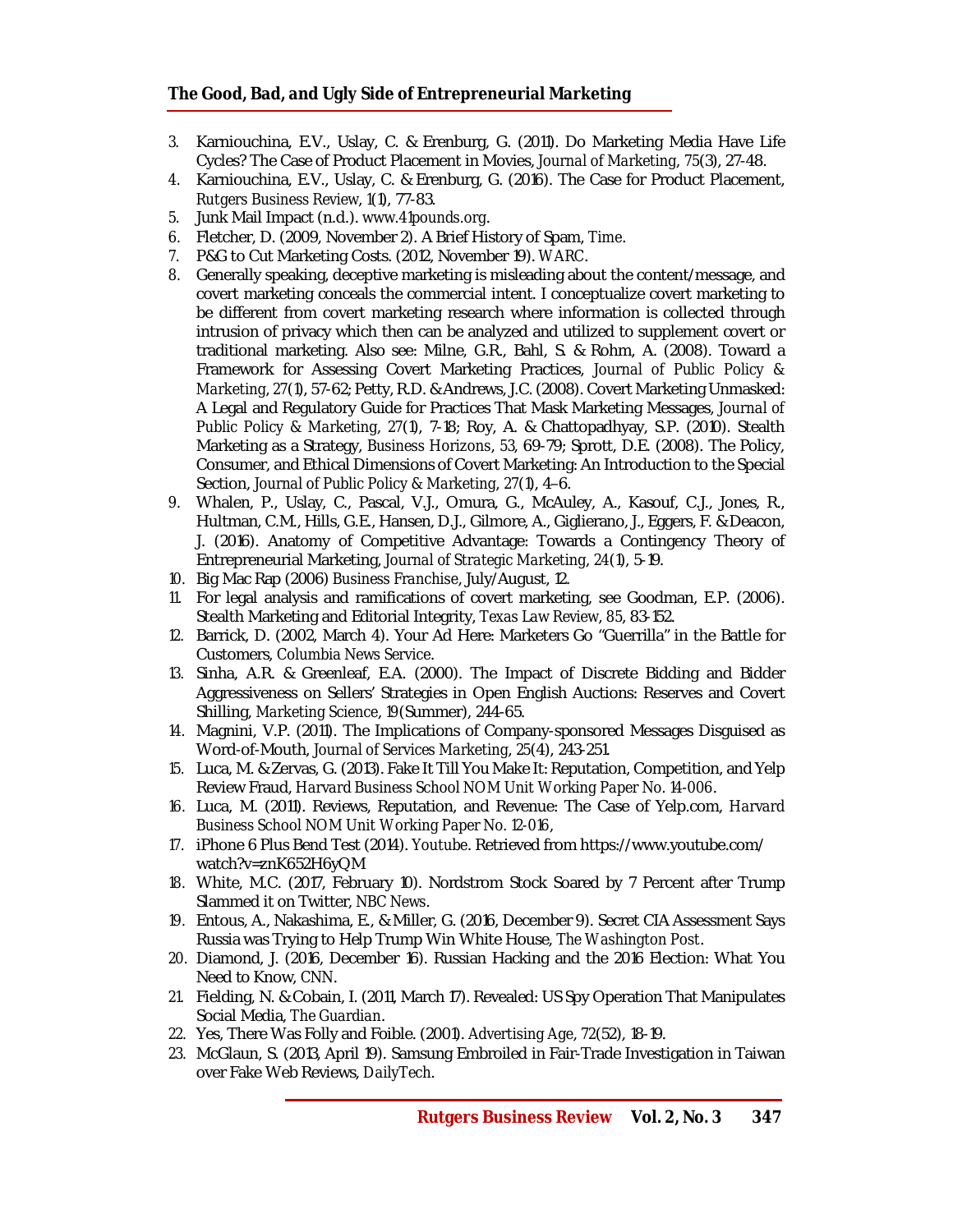- *24.* Hide, N. (2013, October 25). BlackBerry Denies Fake BBM Reviews As Samsung Fined, *CNET*.
- *25.* Rushe, D. (2013, September 23). Fake Online Reviews Crackdown in New York Sees 19 Companies Fined, *The Guardian*.
- *26.* Streitfeld, D. (2011, August 19). In a Race to Out-Rave, 5-Star Web Reviews Go for \$5, *New York Times*.
- *27.* Ott, M., Choi, Y., Cardie, C. & Hancock, J.T. (2011). Finding Deceptive Opinion Spam by Any Stretch of the Imagination, *Proceedings of the 49th Annual Meeting of the Association for Computational Linguistics*, June 19-24, 309–319.
- *28.* Milan AC vs. Real Madrid spoof concert / Heineken Champions (2010, August 25). *YouTube*. Retrieved from [www.youtube.com/watch?v=iK-deK6B9g4.](http://www.youtube.com/watch?v=iK-deK6B9g4.)
- *29.* Lothian, D. & Feyerick, D. (2007, February 1). Two Held After Ad Campaign Triggers Boston Bomb Scare, *CNN*.
- *30.* Souppouris, A. (2013, September 5). LG Says Its 4K TVs Will Scare People Like Armageddon, *The Verge*.
- *31.* Gilliss, T.T. (2012, July 2). Flashmob or Polished Ad on a Spanish Plaza, This Video is a Feast, *On Being.*
- *32.* Schwartz, S. (2002). The Impact of High-Technology Public Relations, in *Inside the Minds: PR Visionaries*, Aspatore Books.
- *33.* According to the FTC, preventing deception in advertising remains the most significant issue in advertising despite the efforts for truth-in-advertising, and as of 2009, the FTC requires disclosure of financial ties (including free samples and payment-in-kind) resulting in online reviews of product and services. Not identifying a nonobvious, sponsored radio or TV broadcast is illegal (see Sections 317 and 508 of the Communications Act).
- *34.* Jaffe, D.L. (2005). An Interview with the Federal Trade Commission Chairman, *The Advertiser*, (October), 18-28.
- *35.* Guides Concerning the Use of Endorsements and Testimonials in Advertising (2009, October 15). *Federal Trade Commission*.
- *36.* Barrick, D. (2002, March 4). Your Ad Here: Marketers Go "Guerrilla" in the Battle for Customers, *Columbia News Service*.
- *37.* Entous, A., Nakashima, E., & Miller, G. (2016, December 9). Secret CIA Assessment Says Russia was Trying to Help Trump Win White House, *The Washington Post*.
- *38.* Diamond, J. (2016, December 16). Russian Hacking and the 2016 Election: What You Need to Know, *CNN*.
- *39.* Fielding, N. & Cobain, I. (2011, March 17). Revealed: US Spy Operation That Manipulates Social Media, *The Guardian*.
- *40.* Martin, K.D. & Smith, N.C. (2008). Commercializing Social Interaction: The Ethics of Stealth Marketing, *Journal of Public Policy & Marketing, 27*(1), 45-56.
- *41.* Milne, G.R., Rohm, A. & Bahl, S. (2009). If It's Legal, Is It Acceptable? Consumer Reactions to Online Covert Marketing, *Journal of Advertising*, *38*(4), 107-122.
- *42.* Ligerakis, M. (2004). Marketers Lambasted for 'Chinese Whispers,' *B&T Weekly*, 54(2460), 1.
- *43.* Ligerakis, M. (2004). Playing Chinese Whispers, *B&T Weekly*, *54*(2461), 16.
- *44.* Ashley, C. & Leonard, H.A. (2009). Betrayed by the Buzz? Covert Content and Consumer–Brand Relationships, *Journal of Public Policy & Marketing*, *29*(2), 212-220.
- *45.* Brown, S. (2001) Torment Your Customers (They'll Love It), *Harvard Business Review*, *79* (9), 82-88.
- *46.* Sheth, J.N., Sethia, N.K. & Srinivas, S. (2011). Mindful Consumption: A Customer-Centric-Approach to Sustainability, *Journal of the Academy of Marketing Science*, *3*(9), 21-39.